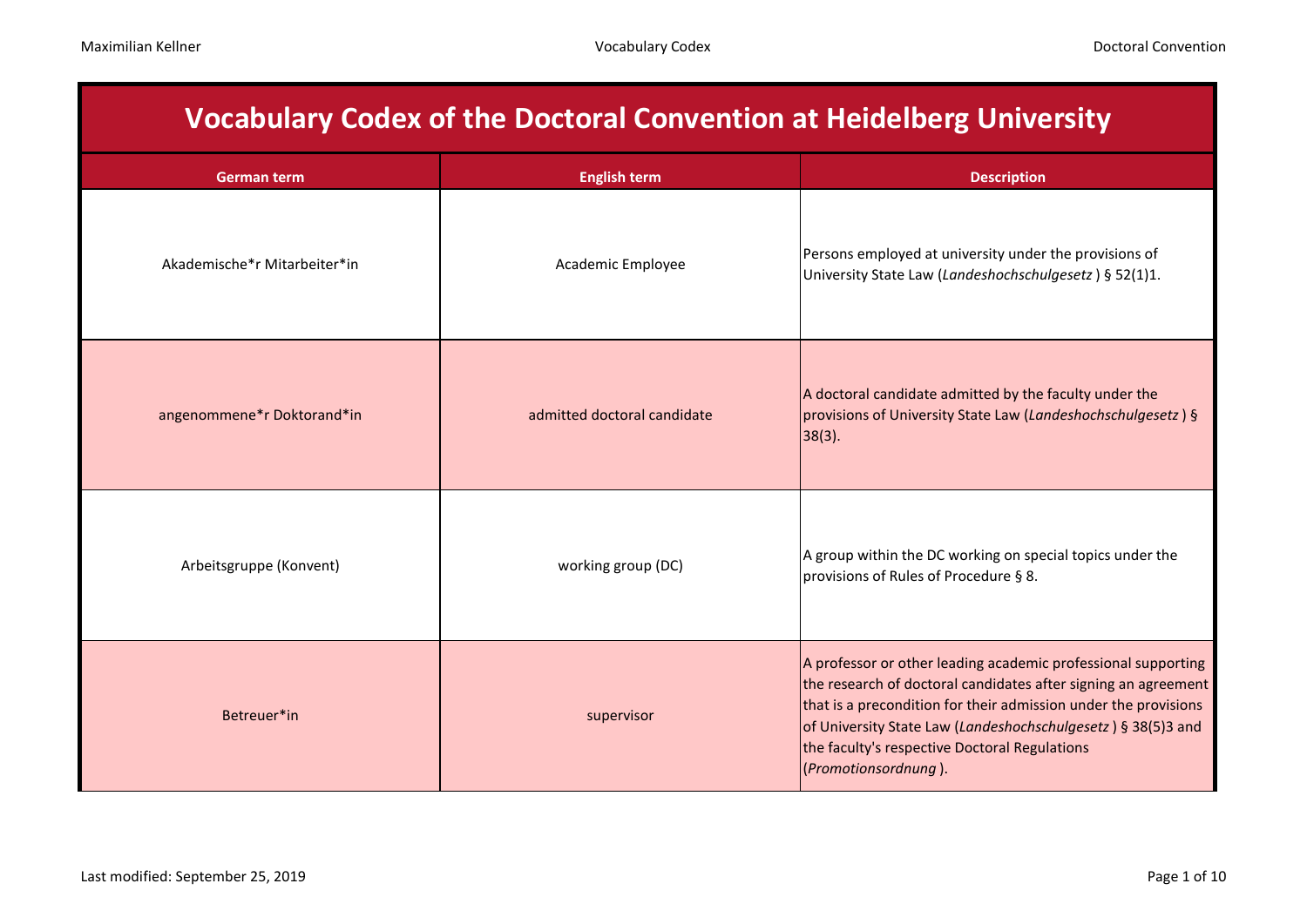| Council for Graduate Studies (Graduiertenakademie) | Council for Graduate Studies (Graduate Academy) | An advisory board discussing topics relevant for doctoral<br>candidates at university.                                                                                                                                                                                |
|----------------------------------------------------|-------------------------------------------------|-----------------------------------------------------------------------------------------------------------------------------------------------------------------------------------------------------------------------------------------------------------------------|
| Dekan*in                                           | Dean                                            | The head and representative of a faculty under the provisions<br>of University State Law (Landeshochschulgesetz) § 24 and Basic<br>Statute (Grundordnung) § 15, chairperson of the deanery and<br>the Faculty Council.                                                |
| Doktorand*in                                       | doctoral candidate                              | A person working on a dissertation in order to be ranked<br>Doctor or PhD. In DC's legal terminology, only admitted<br>doctoral candidates as defined by Rules of Procedure § 3(1).                                                                                   |
| Doktorandenkonvent (Konvent)                       | <b>Doctoral Convention (DC)</b>                 | A union of all admitted doctoral candidates at university under<br>the provisions of University State Law (Landeshochschulgesetz)<br>§ 38(4) and its Rules of Procedure.                                                                                              |
| eingeschriebene*r Doktorand*in                     | enrolled doctoral student                       | An admitted doctoral candidate who additionally enrolled at<br>university under the provisions of University State Law<br>(Landeshochschulgesetz) § 38(5)1; constituent of the status<br>group as per University State Law (Landeshochschulgesetz) §<br>10(1)2 No. 4. |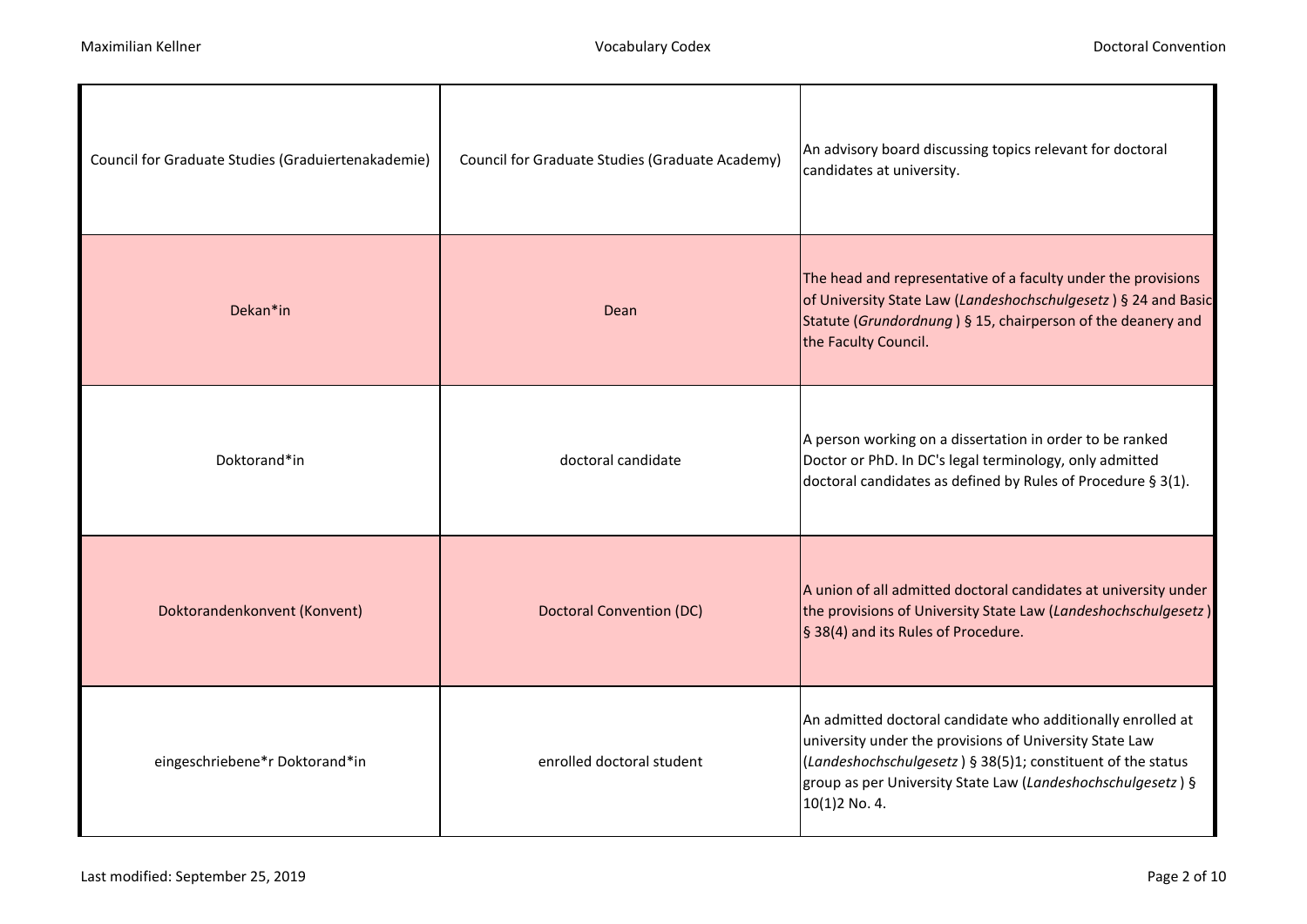| Erweitertes Direktorium (Graduiertenakademie) | Extended board of directors (Graduate Academy)  | The strategic advisory council for Graduate Academy.                                                                                                                                                                                                                                       |
|-----------------------------------------------|-------------------------------------------------|--------------------------------------------------------------------------------------------------------------------------------------------------------------------------------------------------------------------------------------------------------------------------------------------|
| Fachschaft                                    | Faculty Students' Body (Fachschaft)             | A decentralized body within Student's Body, constituted by all<br>students of one subject or faculty, under the provisions of<br>University State Law (Landeshochschulgesetz) § 65a(4),<br>Organizational Statute (Organisationssatzung) §§ 9 et seq. and<br>its respective statute.       |
| Fachschaftsrat                                | Faculty Students' Body Council (Fachschaftsrat) | A representative council within a Faculty Student's Body under<br>the provisions of Organizational Statute<br>(Organisationssatzung) § 13 and its respective statute.                                                                                                                      |
| Fakultät                                      | Faculty                                         | A decentralized structure and fundamental unit at university<br>under the provisions of University State Law<br>(Landeshochschulgesetz) § 22 and Basic Statute<br>(Grundordnung) §§ 14 et seq., encompassing one or more<br>subjects and subdivided into institutes and other departments. |
| Fakultätsrat                                  | <b>Faculty Council</b>                          | A decision-making council at a faculty under the provisions of<br>University State Law (Landeshochschulgesetz) § 25 and Basic<br>Statute (Grundordnung) § 16 with enumerated competences.                                                                                                  |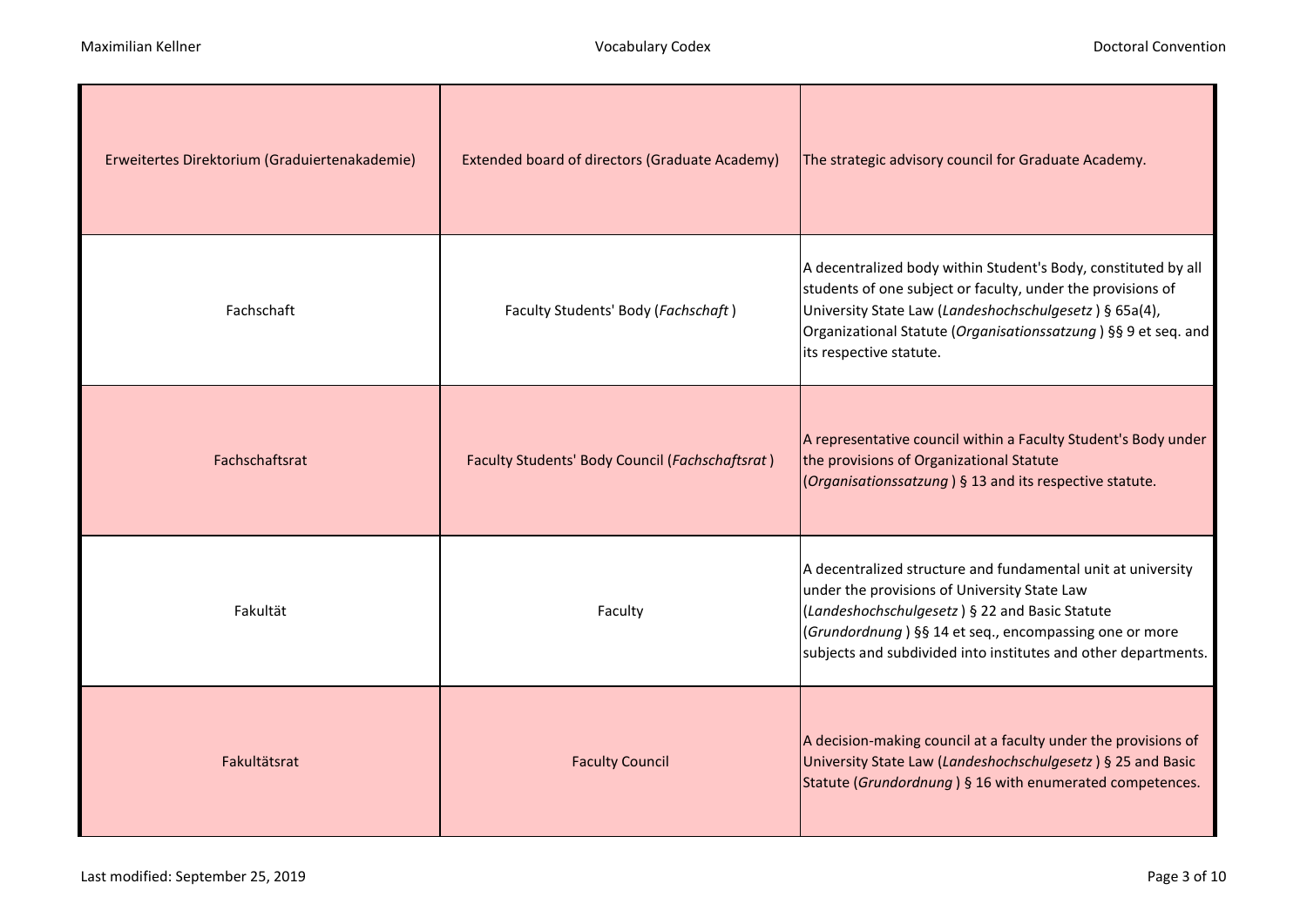| Geschäftsordnung    | Rules of Procedure      | Rules issued by a council or body regulating its own, mostly<br>internal affairs.                                                                                                              |
|---------------------|-------------------------|------------------------------------------------------------------------------------------------------------------------------------------------------------------------------------------------|
| Graduiertenakademie | <b>Graduate Academy</b> | The central coordinating department offering support services,<br>general advice, opportunities for professional and academic<br>development, and financial assistance to doctoral candidates. |
| Graduiertenkolleg   | research training group | A medium-sized structured doctoral program covering diverse<br>research fields but focusing on defined topics.                                                                                 |
| Graduiertenschule   | graduate school         | A bigger structured doctoral program with a broad scope of<br>research fields.                                                                                                                 |
| Gremium             | council                 | An institution composed of multiple members with a defined<br>set of competences.                                                                                                              |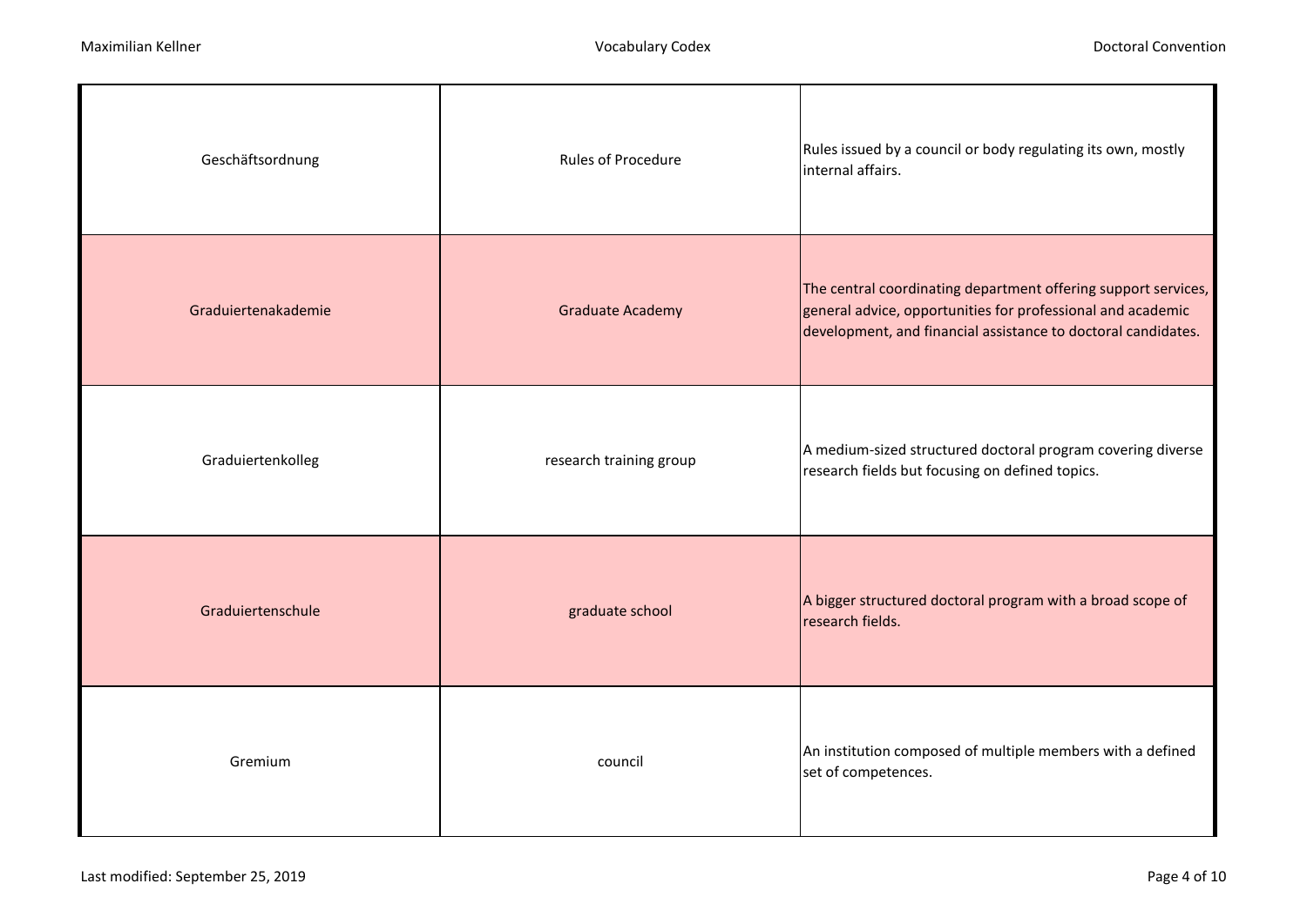| Grundordnung        | <b>Basic Statute (Grundordnung)</b> | Most fundamental statute under the provisions of § 8(4) and<br>other parts of the University State Law<br>(Landeshochschulgesetz), enacted by university, containing<br>regulations on basic organizational matters. |
|---------------------|-------------------------------------|----------------------------------------------------------------------------------------------------------------------------------------------------------------------------------------------------------------------|
| Hochschulrecht      | law of academia                     | The branch of administrative law containing all provisions<br>directly related to universities and other institutions of higher<br>education.                                                                        |
| Individualpromotion | individual doctoral training        | One of two models of doctoral training, characterized by<br>individually shaped work and no given courses, usually<br>supported by only one supervisor.                                                              |
| Kanzler*in          | <b>Head of Administration</b>       | The member of the rectorate responsible for economic and<br>human resources administration under the provisions of<br>University State Law (Landeshochschulgesetz) § 15(2)2 and<br>Basic Statute (Grundordnung) § 6. |
| Körperschaft        | public body                         | A legal institution in German administrative law, corporate<br>body under public law composed by members, usually self-<br>administrating with broad autonomy and legislative<br>competences.                        |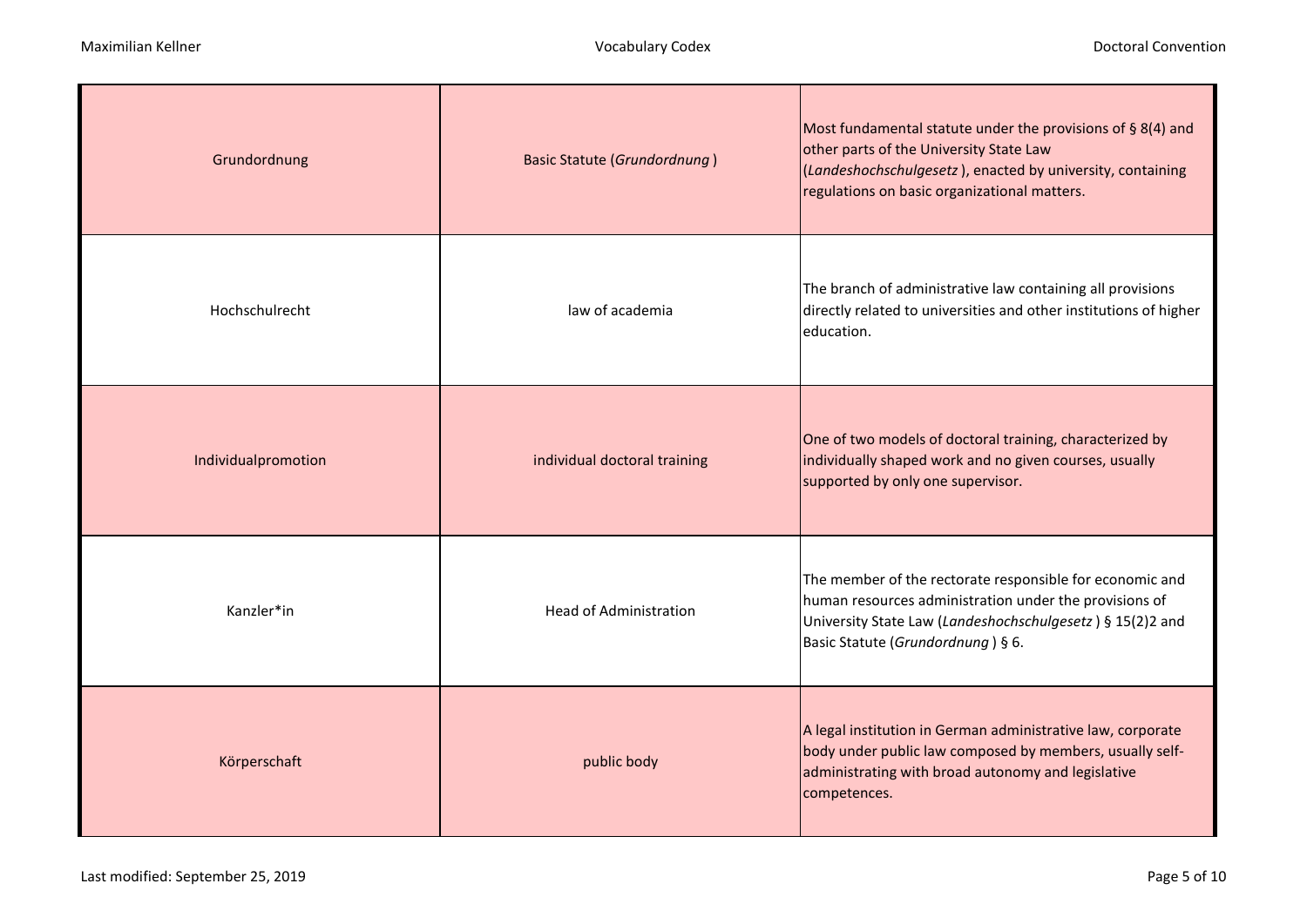| Landeshochschulgesetz           | University State Law (Landeshochschulgesetz)                                    | A law enacted by the state of Baden-Württemberg containing<br>the central provisions of the law of academia.                                                                                                                                              |
|---------------------------------|---------------------------------------------------------------------------------|-----------------------------------------------------------------------------------------------------------------------------------------------------------------------------------------------------------------------------------------------------------|
| Landespersonalvertretungsgesetz | Public Employees' Representation State Law<br>(Landespersonalvertretungsgesetz) | A law enacted by the state of Baden-Württemberg containing<br>provisions on the representation of public employees vis-à-vis<br>their employers concerning labor issues.                                                                                  |
| Organ                           | body                                                                            | An institution composed of multiple members with a defined<br>set of competences, usually of fundamental importance and in<br>some cases empowered to act as a representative.                                                                            |
| Organisationssatzung            | Organizational Statute (Organisationssatzung)                                   | Students' Body's most fundamental self-enacted statute under<br>the provisions of University State Law (Landeshochschulgesetz)<br>§ 65a, mostly containing regulations on basic organizational<br>and other fundamental matters.                          |
| Personalrat                     | <b>Staff Council</b>                                                            | A council under the provisions of Public Employees'<br>Representation State Law (Landespersonalvertretungsgesetz)<br>representing public employees vis-à-vis their employer<br>concerning labor issues, with similar competences to workers'<br>councils. |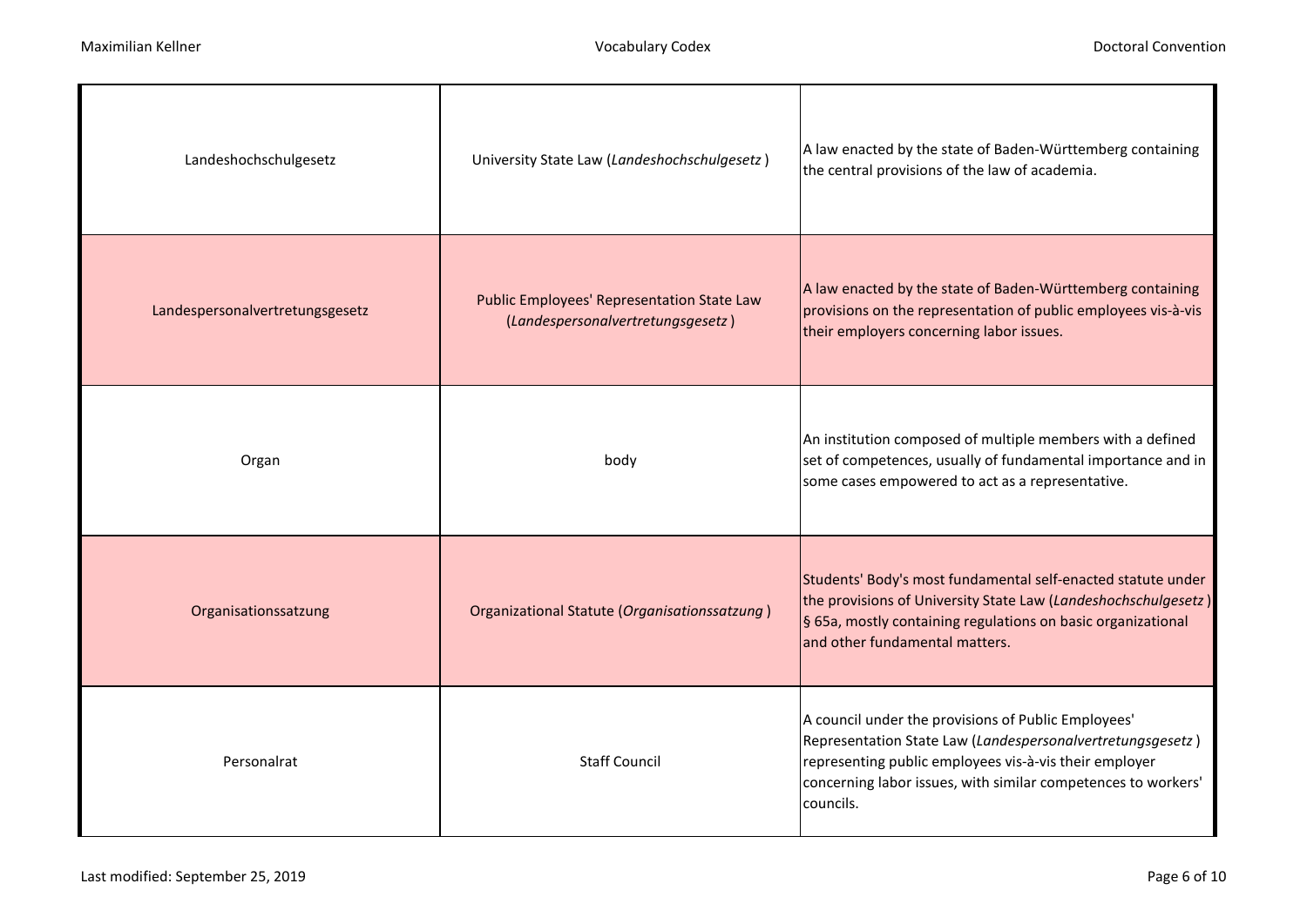| Promotionsausschuss | <b>Doctoral Committee</b>                | A board that decides on the admission of doctoral candidates<br>and the procedure of their studies and examinations under the<br>provisions of University State Law (Landeshochschulgesetz) §<br>38(5)2 sub. 1 and its respective Doctoral Regulations<br>(Promotionsordnung). |
|---------------------|------------------------------------------|--------------------------------------------------------------------------------------------------------------------------------------------------------------------------------------------------------------------------------------------------------------------------------|
| Promotionskolleg    | small research training group            | A small structured doctoral program focusing on defined<br>topics.                                                                                                                                                                                                             |
| Promotionsordnung   | Doctoral Regulations (Promotionsordnung) | A statute enacted by university under the provisions of<br>University State Law (Landeshochschulgesetz) § 38(4), usually<br>respectively for each faculty, regulating admittance, procedure<br>and other matters of doctoral studies.                                          |
| Rektor*in           | Rector                                   | A member of the rectorate, directing the university<br>cooperatively under the provisions of University State Law<br>(Landeshochschulgesetz) §§ 16 et seq. and Basic Statute<br>(Grundordnung) §§ 6 et seq                                                                     |
| Satzung             | statute                                  | A subordinate kind of law in German administrative law,<br>usually enacted by public bodies in virtue of an enabling act.                                                                                                                                                      |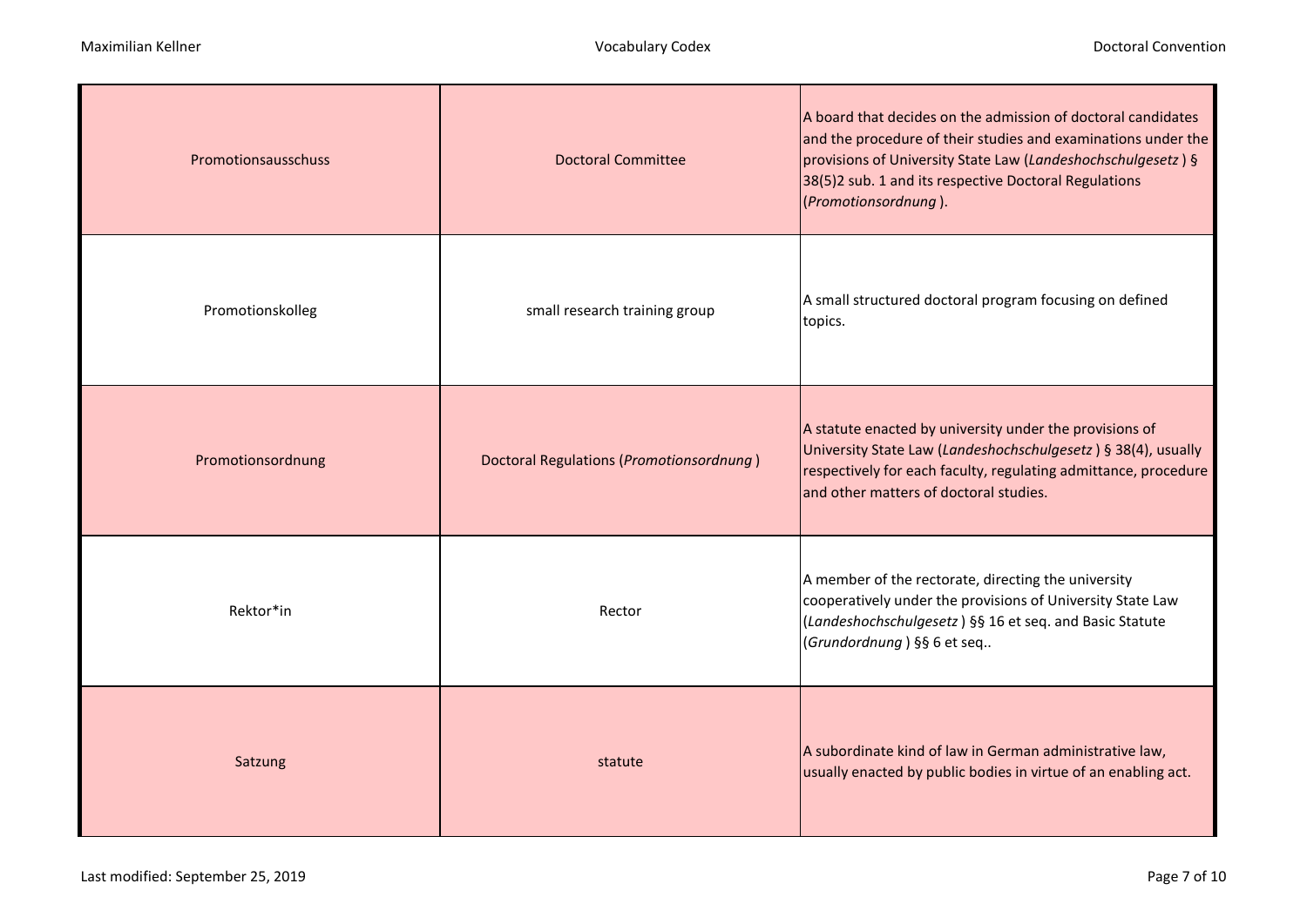| Senat                                                          | Senate                                                                                                              | The central decision-making body at university for fundamental<br>academic affairs under the provisions of University State Law<br>(Landeshochschulgesetz) § 19 and Basic Statute<br>(Grundordnung) §§ 9 et seq., equipped with legislative<br>competences.                                                                                        |
|----------------------------------------------------------------|---------------------------------------------------------------------------------------------------------------------|----------------------------------------------------------------------------------------------------------------------------------------------------------------------------------------------------------------------------------------------------------------------------------------------------------------------------------------------------|
| Statusgruppe                                                   | status group                                                                                                        | A division of university members under the provisions of<br>University State Law (Landeshochschulgesetz) § 10(1)2,<br>grouped by their status and generalized interest, structuring<br>representation in bodies and councils. Existing status groups:<br>professors, Academic Employees, students, enrolled doctoral<br>students, other employees. |
| Strukturiertes Promotionsprogramm                              | structured doctoral program                                                                                         | One of two models of doctoral training, characterized by a<br>given program of courses and a multitude of supervisors.                                                                                                                                                                                                                             |
| Studierendenrat                                                | <b>Students' Body Council</b>                                                                                       | The central representative council within the Student's Body<br>under the provisions of University State Law<br>(Landeshochschulgesetz) § 65a(3)2, Organizational Statute<br>(Organisationssatzung) § 17 et seq. and its Rules of Procedure.                                                                                                       |
| Tarifvertrag für den öffentlichen Dienst der Länder (TV-<br>L) | <b>Collective Agreement for State Employees</b><br>(Tarifvertrag für den öffentlichen Dienst der Länder<br>$(TV-L)$ | Collective labor agreement on wages and labor conditions for<br>public employees serving the respective state including its<br>universities.                                                                                                                                                                                                       |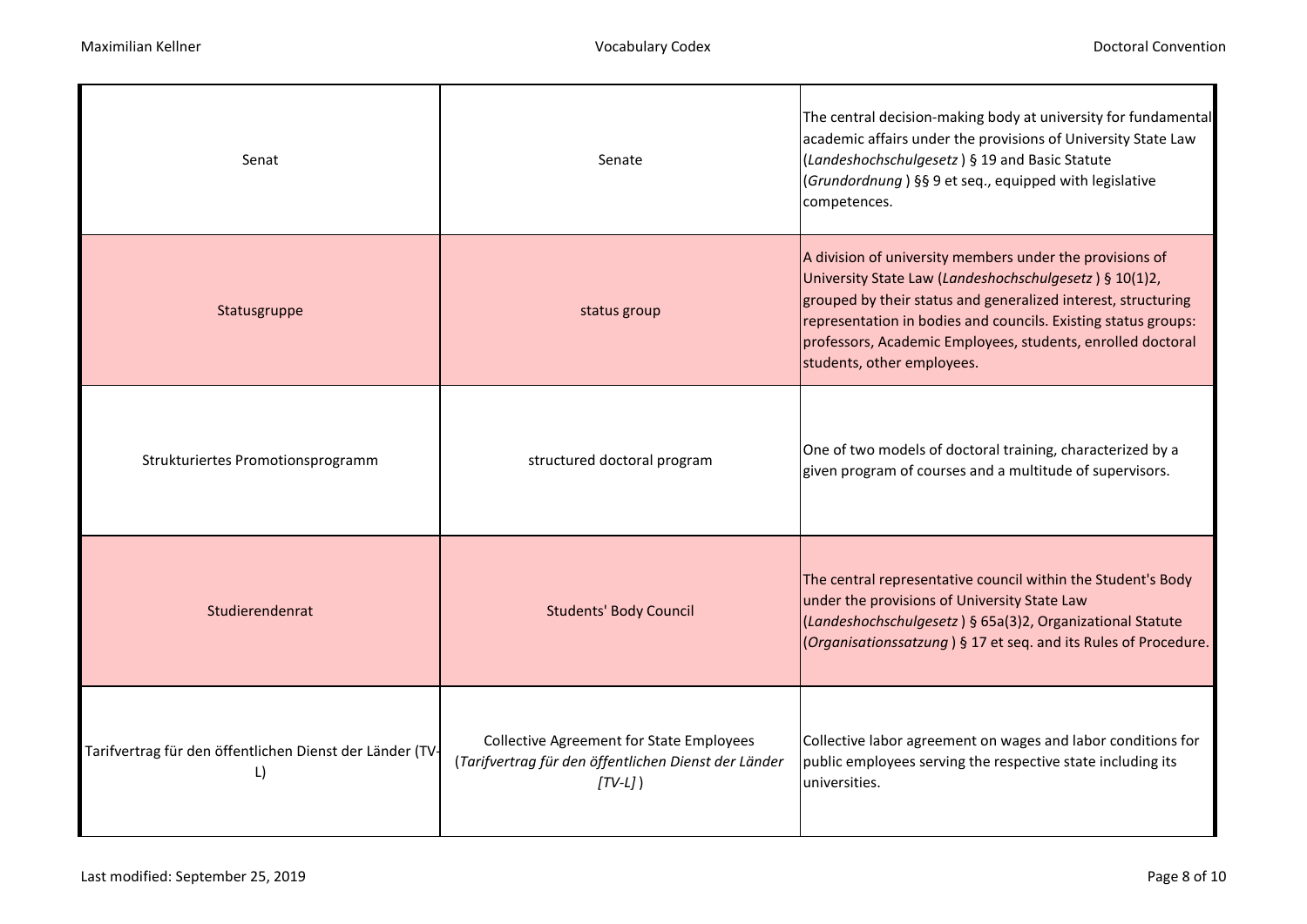| Universitätsrat              | <b>University Council</b>        | A central board, mostly staffed with non-university members,<br>with competences in affairs of strategic and fundamental<br>relevance under the provisions of University State Law<br>(Landeshochschulgesetz) § 20 and Basic Statute<br>(Grundordnung) § 13(1),(2).                                                                                                                                                 |
|------------------------------|----------------------------------|---------------------------------------------------------------------------------------------------------------------------------------------------------------------------------------------------------------------------------------------------------------------------------------------------------------------------------------------------------------------------------------------------------------------|
| Universitätsverwaltung       | <b>University Administration</b> | The departments and staff of university dealing with<br>administrative issues.                                                                                                                                                                                                                                                                                                                                      |
| Verfasste Studierendenschaft | <b>Students' Body</b>            | A public body under the provisions of University State Law<br>(Landeshochschulgesetz) §§ 65 et seq. and its Organizational<br>Statute (Organisationssatzung) and other statutes, composed<br>by all students of university, politically representing them in<br>diverse affairs at different levels, containing centralized and<br>decentralized institutions, possessing legislative and financial<br>competences. |
| Vorstand (Konvent)           | Executive Committee (DC)         | A decision-making council of the DC under the provisions of<br>Rules of Procedure § 4 et seq., representing the DC and<br>exercising almost all of its competences.                                                                                                                                                                                                                                                 |
| Wahlleiter*in                | <b>Electoral Commissioner</b>    | The officer or staff member responsible for the realization of<br>elections.                                                                                                                                                                                                                                                                                                                                        |